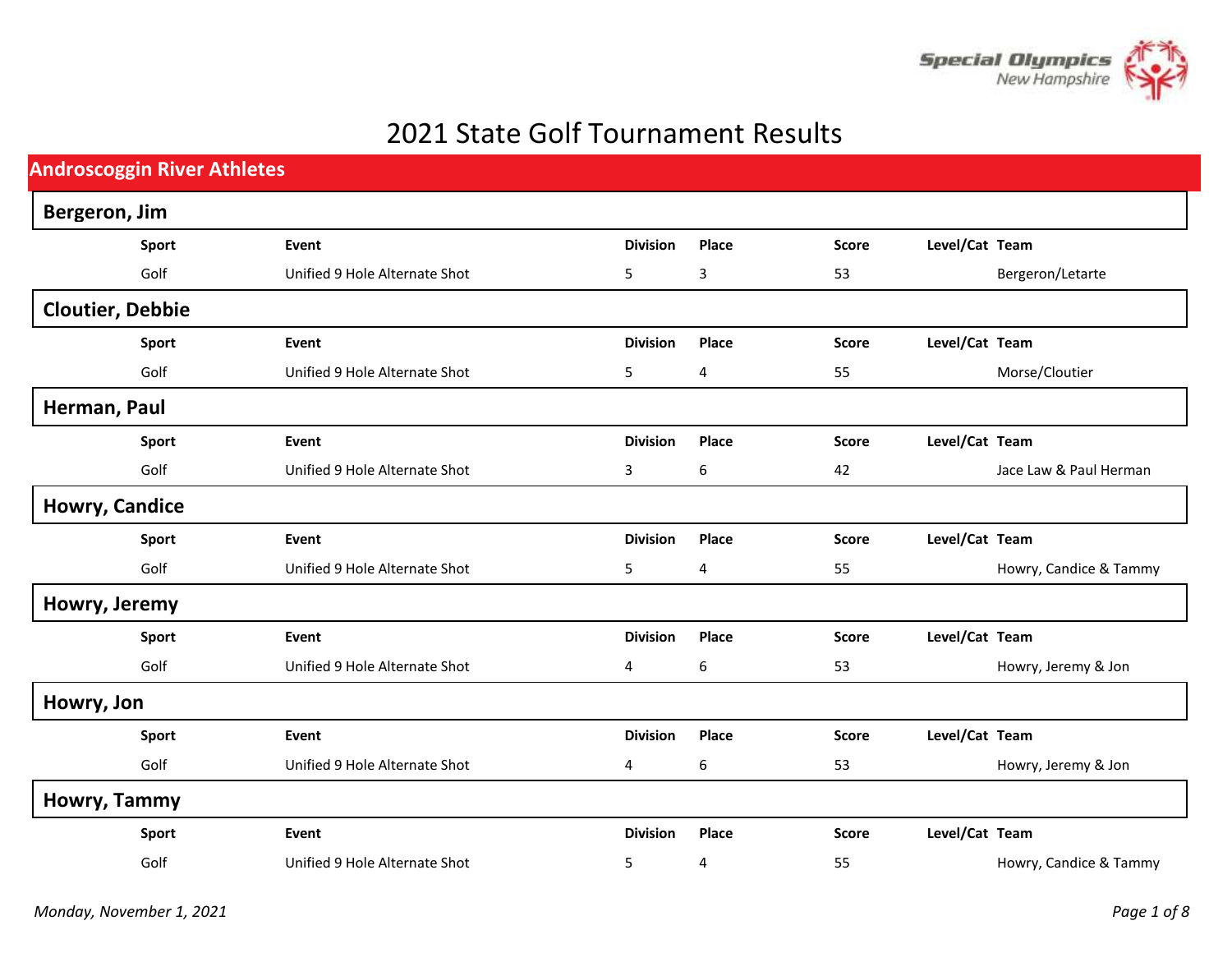| Lauze, Dennis                    |                                |                 |              |              |                          |
|----------------------------------|--------------------------------|-----------------|--------------|--------------|--------------------------|
| Sport                            | Event                          | <b>Division</b> | Place        | <b>Score</b> | Level/Cat Team           |
| Golf                             | Unified 18 Hole Alternate Shot | $\overline{2}$  | $\mathbf{1}$ | 51           | Mike Ruel & Dennis Lauze |
| Law, Jayse                       |                                |                 |              |              |                          |
| Sport                            | Event                          | <b>Division</b> | Place        | <b>Score</b> | Level/Cat Team           |
| Golf                             | Unified 9 Hole Alternate Shot  | 3               | 6            | 42           | Jace Law & Paul Herman   |
| LeTarte, Terry                   |                                |                 |              |              |                          |
| Sport                            | Event                          | <b>Division</b> | Place        | <b>Score</b> | Level/Cat Team           |
| Golf                             | Unified 9 Hole Alternate Shot  | 5               | 3            | 53           | Bergeron/Letarte         |
| <b>Morse, David</b>              |                                |                 |              |              |                          |
| Sport                            | Event                          | <b>Division</b> | Place        | <b>Score</b> | Level/Cat Team           |
| Golf                             | Unified 9 Hole Alternate Shot  | 5               | 4            | 55           | Morse/Cloutier           |
| <b>Ruel, Michael</b>             |                                |                 |              |              |                          |
| Sport                            | Event                          | <b>Division</b> | Place        | <b>Score</b> | Level/Cat Team           |
| Golf                             | Unified 18 Hole Alternate Shot | $\overline{2}$  | $\mathbf{1}$ | 51           | Mike Ruel & Dennis Lauze |
| <b>Independent Scruggs</b>       |                                |                 |              |              |                          |
| <b>Nelson, Missy</b>             |                                |                 |              |              |                          |
| <b>Sport</b>                     | Event                          | <b>Division</b> | Place        | <b>Score</b> | Level/Cat Team           |
| Golf                             | Unified 9 Hole Alternate Shot  | $\overline{2}$  | 3            | 24           | Scruggs/Nelson           |
| <b>Scruggs, Kelley Jon</b>       |                                |                 |              |              |                          |
| Sport                            | Event                          | <b>Division</b> | Place        | <b>Score</b> | Level/Cat Team           |
| Golf                             | Unified 9 Hole Alternate Shot  | $\overline{2}$  | 3            | 24           | Scruggs/Nelson           |
| <b>Manchester Saint Bernards</b> |                                |                 |              |              |                          |
| Costa, Lauren                    |                                |                 |              |              |                          |
| <b>Sport</b>                     | Event                          | <b>Division</b> | Place        | <b>Score</b> | Level/Cat Team           |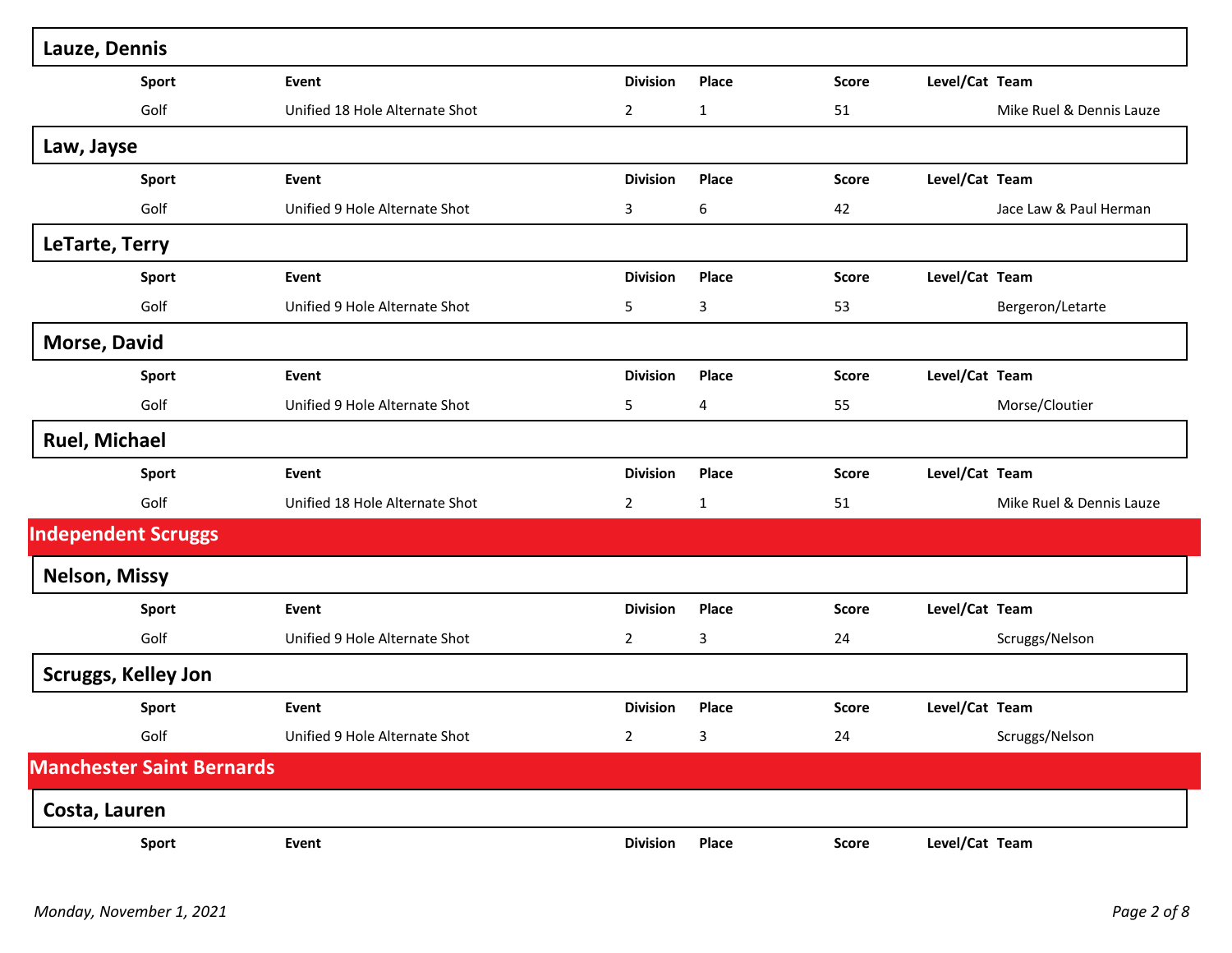| Golf                   | Unified 9 Hole Alternate Shot | 3               | 3              | 31           |                | Costa/Ryan      |
|------------------------|-------------------------------|-----------------|----------------|--------------|----------------|-----------------|
| Coviello, Amanda       |                               |                 |                |              |                |                 |
| Sport                  | Event                         | <b>Division</b> | Place          | <b>Score</b> | Level/Cat Team |                 |
| Golf                   | Unified 9 Hole Alternate Shot | $\overline{2}$  | 4              | 26           |                | Coviello/Olson  |
| Douglas, Albert        |                               |                 |                |              |                |                 |
| <b>Sport</b>           | Event                         | <b>Division</b> | Place          | <b>Score</b> | Level/Cat Team |                 |
| Golf                   | Unified 9 Hole Alternate Shot | $\overline{2}$  | $\overline{2}$ | 19           |                | Newcomb/Douglas |
| <b>Ducasse, Thomas</b> |                               |                 |                |              |                |                 |
| Sport                  | Event                         | <b>Division</b> | Place          | <b>Score</b> | Level/Cat Team |                 |
| Golf                   | Unified 9 Hole Alternate Shot | 4               | $\overline{2}$ | 36           |                | Ducasse/Ryan    |
| Gere, Bill             |                               |                 |                |              |                |                 |
| Sport                  | Event                         | <b>Division</b> | Place          | <b>Score</b> | Level/Cat Team |                 |
| Golf                   | Unified 9 Hole Alternate Shot | 5               | $\mathbf{1}$   | 45           |                | Gere/Gere       |
| Gere, Billy            |                               |                 |                |              |                |                 |
| Sport                  | Event                         | <b>Division</b> | Place          | <b>Score</b> | Level/Cat Team |                 |
| Golf                   | Unified 9 Hole Alternate Shot | 5               | $\mathbf{1}$   | 45           |                | Gere/Gere       |
| <b>Gravel, Paul</b>    |                               |                 |                |              |                |                 |
| Sport                  | Event                         | <b>Division</b> | Place          | <b>Score</b> | Level/Cat Team |                 |
| Golf                   | Unified 9 Hole Alternate Shot | $\mathbf 1$     | $\overline{2}$ | 20           |                | Soule/Gravel    |
| Kimball, Jason         |                               |                 |                |              |                |                 |
| Sport                  | Event                         | <b>Division</b> | Place          | <b>Score</b> | Level/Cat Team |                 |
| Golf                   | Unified 9 Hole Alternate Shot | $\mathbf{1}$    | $\overline{2}$ | 20           |                | Kimball/Wilson  |
| Kiritsy, John          |                               |                 |                |              |                |                 |
| Sport                  | Event                         | <b>Division</b> | Place          | <b>Score</b> | Level/Cat Team |                 |
| Golf                   | Unified 9 Hole Alternate Shot | $\overline{2}$  | $\mathbf{1}$   | 15           |                | Yatzus/Kiritsky |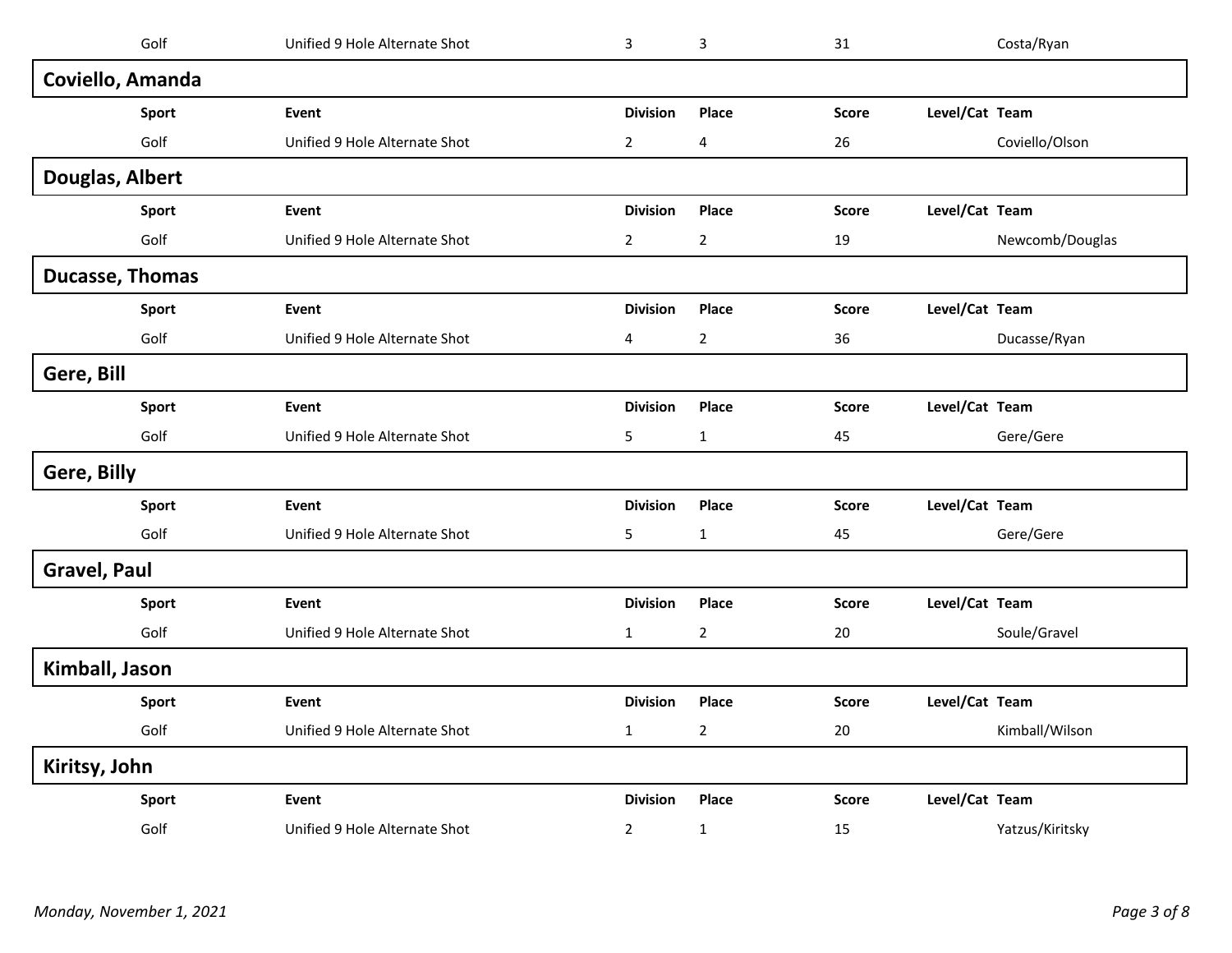| Liakos, Steve      |                               |                 |                |              |                |                 |
|--------------------|-------------------------------|-----------------|----------------|--------------|----------------|-----------------|
| Sport              | Event                         | <b>Division</b> | Place          | <b>Score</b> | Level/Cat Team |                 |
| Golf               | Unified 9 Hole Alternate Shot | 3               | $\mathbf{1}$   | 28           |                | Wells/Liakos    |
| Newcomb, Jeffrey   |                               |                 |                |              |                |                 |
| <b>Sport</b>       | Event                         | <b>Division</b> | Place          | <b>Score</b> | Level/Cat Team |                 |
| Golf               | Unified 9 Hole Alternate Shot | $\overline{2}$  | $\overline{2}$ | 19           |                | Newcomb/Douglas |
| Olson, Steven      |                               |                 |                |              |                |                 |
| Sport              | Event                         | <b>Division</b> | Place          | <b>Score</b> | Level/Cat Team |                 |
| Golf               | Unified 9 Hole Alternate Shot | $\overline{2}$  | 4              | 26           |                | Coviello/Olson  |
| Ryan, Bill         |                               |                 |                |              |                |                 |
| Sport              | Event                         | <b>Division</b> | Place          | <b>Score</b> | Level/Cat Team |                 |
| Golf               | Unified 9 Hole Alternate Shot | 3               | 3              | 31           |                | Costa/Ryan      |
| Ryan, Kay          |                               |                 |                |              |                |                 |
| Sport              | Event                         | <b>Division</b> | Place          | <b>Score</b> | Level/Cat Team |                 |
| Golf               | Unified 9 Hole Alternate Shot | 4               | $\overline{2}$ | 36           |                | Ducasse/Ryan    |
| Soule, Benjamin    |                               |                 |                |              |                |                 |
| Sport              | Event                         | <b>Division</b> | Place          | <b>Score</b> | Level/Cat Team |                 |
| Golf               | Unified 9 Hole Alternate Shot | $\mathbf{1}$    | $\overline{2}$ | 20           |                | Soule/Gravel    |
| <b>Wells, Kate</b> |                               |                 |                |              |                |                 |
| Sport              | Event                         | <b>Division</b> | Place          | <b>Score</b> | Level/Cat Team |                 |
| Golf               | Unified 9 Hole Alternate Shot | 3               | 1              | 28           |                | Wells/Liakos    |
| Wilson, Kenny      |                               |                 |                |              |                |                 |
| Sport              | Event                         | <b>Division</b> | Place          | <b>Score</b> | Level/Cat Team |                 |
| Golf               | Unified 9 Hole Alternate Shot | $\mathbf{1}$    | $\overline{2}$ | 20           |                | Kimball/Wilson  |
| Yatzus, Jeremy     |                               |                 |                |              |                |                 |
| Sport              | Event                         | <b>Division</b> | Place          | <b>Score</b> | Level/Cat Team |                 |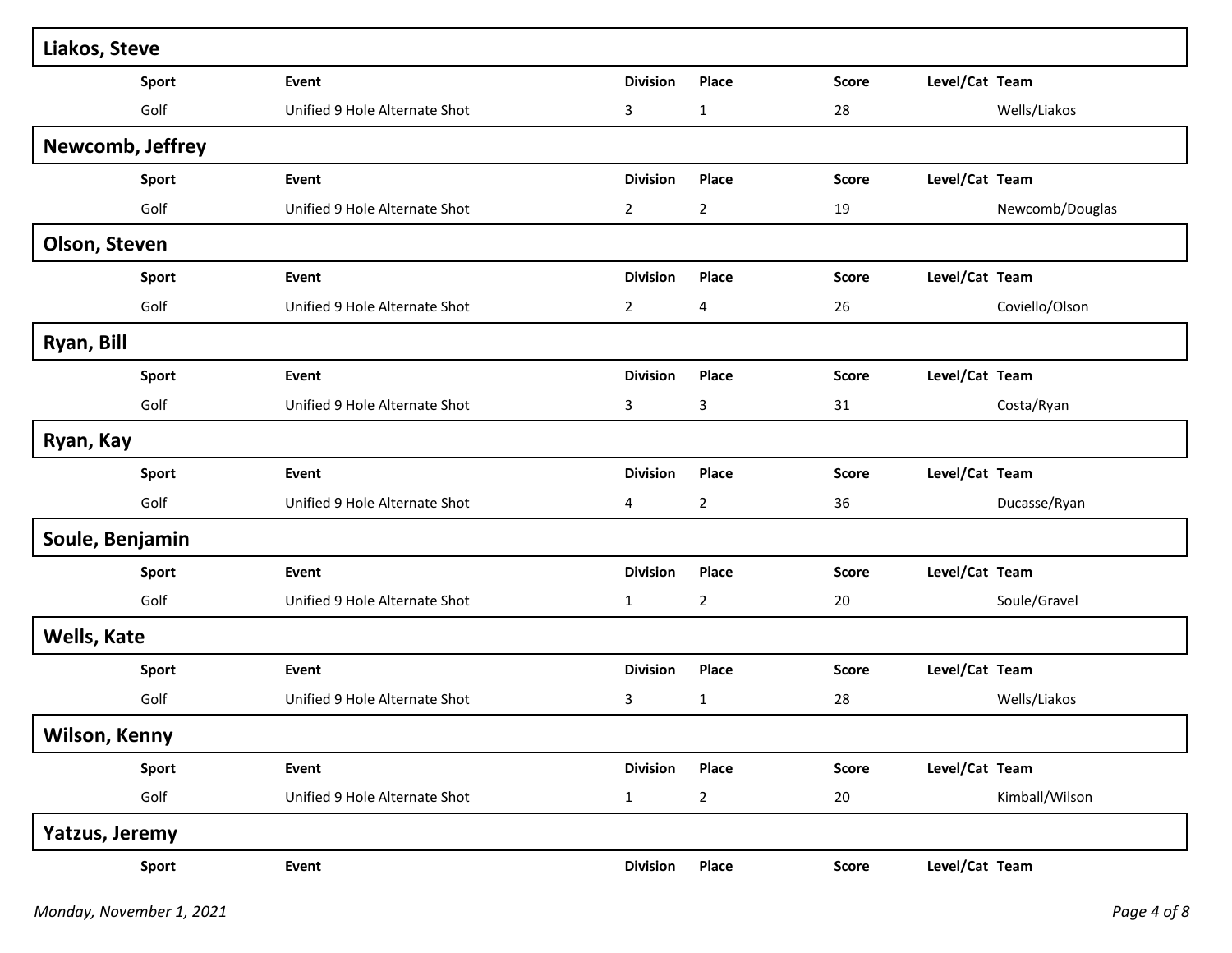| Golf                           | Unified 9 Hole Alternate Shot  | $\overline{2}$  | $\mathbf{1}$   | 15           | Yatzus/Kiritsky |                      |
|--------------------------------|--------------------------------|-----------------|----------------|--------------|-----------------|----------------------|
| <b>Merrimack Tigers</b>        |                                |                 |                |              |                 |                      |
| <b>Retelle, Eric</b>           |                                |                 |                |              |                 |                      |
| Sport                          | Event                          | <b>Division</b> | Place          | <b>Score</b> | Level/Cat Team  |                      |
| Golf                           | Unified 9 Hole Alternate Shot  | 4               | $\mathbf 1$    | 33           | Retelle/Retelle |                      |
| <b>Retelle, Tim</b>            |                                |                 |                |              |                 |                      |
| Sport                          | Event                          | <b>Division</b> | Place          | <b>Score</b> | Level/Cat Team  |                      |
| Golf                           | Unified 9 Hole Alternate Shot  | 4               | $\mathbf{1}$   | 33           | Retelle/Retelle |                      |
| <b>Nashua Special Olympics</b> |                                |                 |                |              |                 |                      |
| Baker, Ken                     |                                |                 |                |              |                 |                      |
| Sport                          | Event                          | <b>Division</b> | Place          | <b>Score</b> | Level/Cat Team  |                      |
| Golf                           | Unified 9 Hole Alternate Shot  | 4               | 4              | 39           | Baker/Baker     |                      |
| <b>Baker, Tim</b>              |                                |                 |                |              |                 |                      |
| Sport                          | Event                          | <b>Division</b> | Place          | <b>Score</b> | Level/Cat Team  |                      |
| Golf                           | Unified 9 Hole Alternate Shot  | 4               | 4              | 39           | Baker/Baker     |                      |
| <b>Bosse, Bob</b>              |                                |                 |                |              |                 |                      |
| Sport                          | Event                          | <b>Division</b> | Place          | <b>Score</b> | Level/Cat Team  |                      |
| Golf                           | Unified 18 Hole Alternate Shot | $\overline{2}$  | 4              | 81           | Covill/Bosse    |                      |
| <b>Bucken, Thomas</b>          |                                |                 |                |              |                 |                      |
| Sport                          | Event                          | <b>Division</b> | Place          | <b>Score</b> | Level/Cat Team  |                      |
| Golf                           | Unified 18 Hole Alternate Shot | $\overline{2}$  | $\overline{2}$ | 54           | Poulin/Bucken   |                      |
| Carminati, Sergio              |                                |                 |                |              |                 |                      |
| Sport                          | Event                          | <b>Division</b> | Place          | <b>Score</b> | Level/Cat Team  |                      |
| Golf                           | Unified 9 Hole Alternate Shot  | 3               | 5              | 34           |                 | Carminati/Garavanian |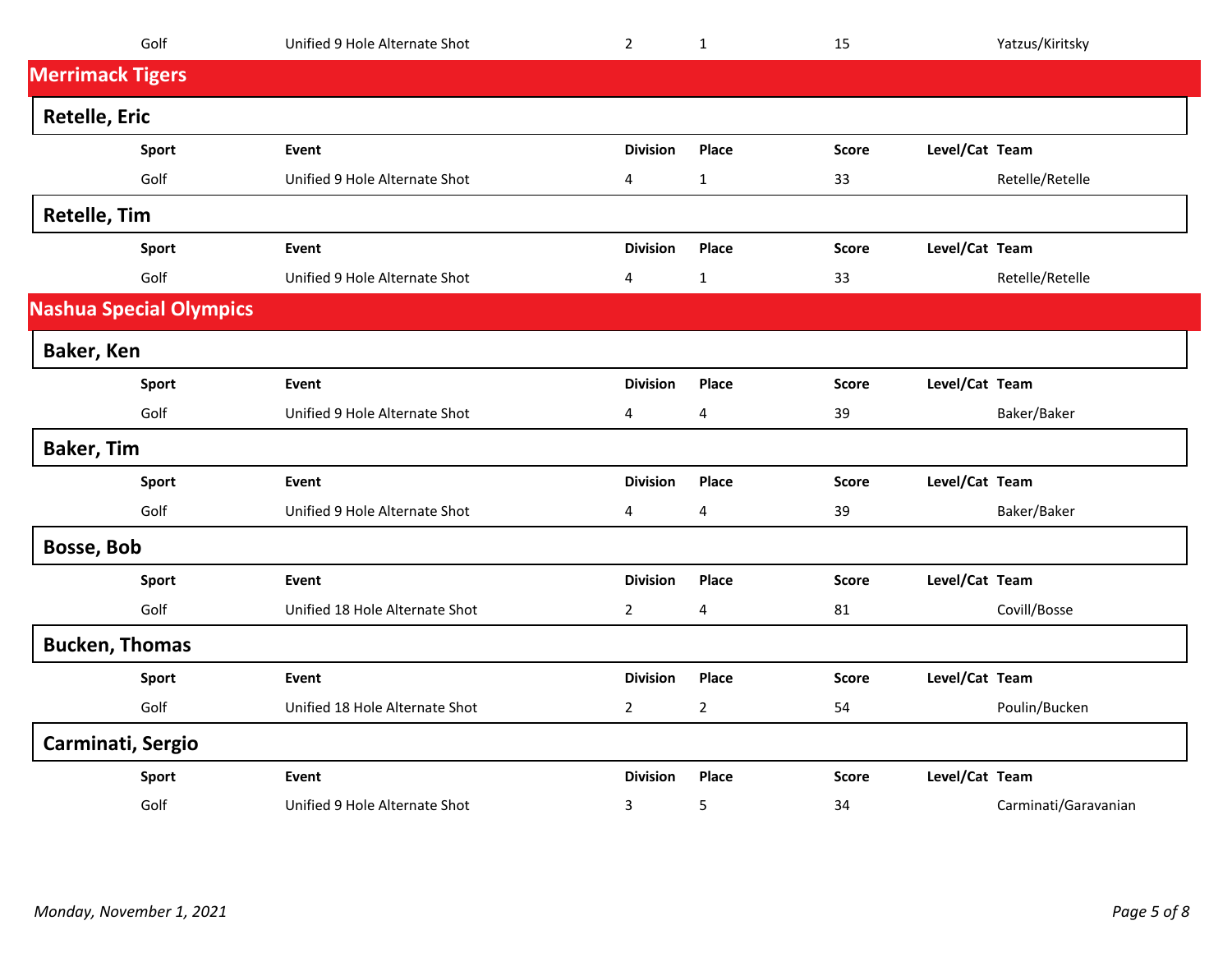| Cave, Doug              |                                |                 |                |              |                |                      |
|-------------------------|--------------------------------|-----------------|----------------|--------------|----------------|----------------------|
| Sport                   | Event                          | <b>Division</b> | Place          | <b>Score</b> | Level/Cat Team |                      |
| Golf                    | Unified 9 Hole Alternate Shot  | 4               | 5              | 40           |                | Cave/Cave            |
| Cave, Heather           |                                |                 |                |              |                |                      |
| Sport                   | Event                          | <b>Division</b> | Place          | <b>Score</b> | Level/Cat Team |                      |
| Golf                    | Unified 9 Hole Alternate Shot  | 4               | 5              | 40           |                | Cave/Cave            |
| <b>Couturier, Danny</b> |                                |                 |                |              |                |                      |
| Sport                   | Event                          | <b>Division</b> | Place          | <b>Score</b> | Level/Cat Team |                      |
| Golf                    | Unified 9 Hole Alternate Shot  | 5               | $\overline{2}$ | 51           |                | Michaud/Couturier    |
| <b>Covill, Jesse</b>    |                                |                 |                |              |                |                      |
| Sport                   | Event                          | <b>Division</b> | Place          | <b>Score</b> | Level/Cat Team |                      |
| Golf                    | Unified 18 Hole Alternate Shot | $\overline{2}$  | 4              | 81           |                | Covill/Bosse         |
| Garavanian, Gabe        |                                |                 |                |              |                |                      |
| Sport                   | Event                          | <b>Division</b> | Place          | <b>Score</b> | Level/Cat Team |                      |
| Golf                    | Unified 9 Hole Alternate Shot  | 3               | 5              | 34           |                | Carminati/Garavanian |
| <b>Gentile, Steve</b>   |                                |                 |                |              |                |                      |
| Sport                   | Event                          | <b>Division</b> | Place          | <b>Score</b> | Level/Cat Team |                      |
| Golf                    | Unified 18 Hole Alternate Shot | 1               | $\mathbf{1}$   | 32           |                | Gentile/Trottier     |
| Hartigan, Isaac         |                                |                 |                |              |                |                      |
| <b>Sport</b>            | Event                          | <b>Division</b> | Place          | <b>Score</b> | Level/Cat Team |                      |
| Golf                    | Unified 9 Hole Alternate Shot  | 3               | $\mathbf{1}$   | 28           |                | Hartigan/Overby      |
| Hoover, Mike            |                                |                 |                |              |                |                      |
| Sport                   | Event                          | <b>Division</b> | Place          | <b>Score</b> | Level/Cat Team |                      |
| Golf                    | Unified 18 Hole Alternate Shot | $\overline{2}$  | $\mathsf{3}$   | 57           |                | Larson/Hoover        |
| Justason, Scott         |                                |                 |                |              |                |                      |
| Sport                   | Event                          | <b>Division</b> | Place          | Score        | Level/Cat Team |                      |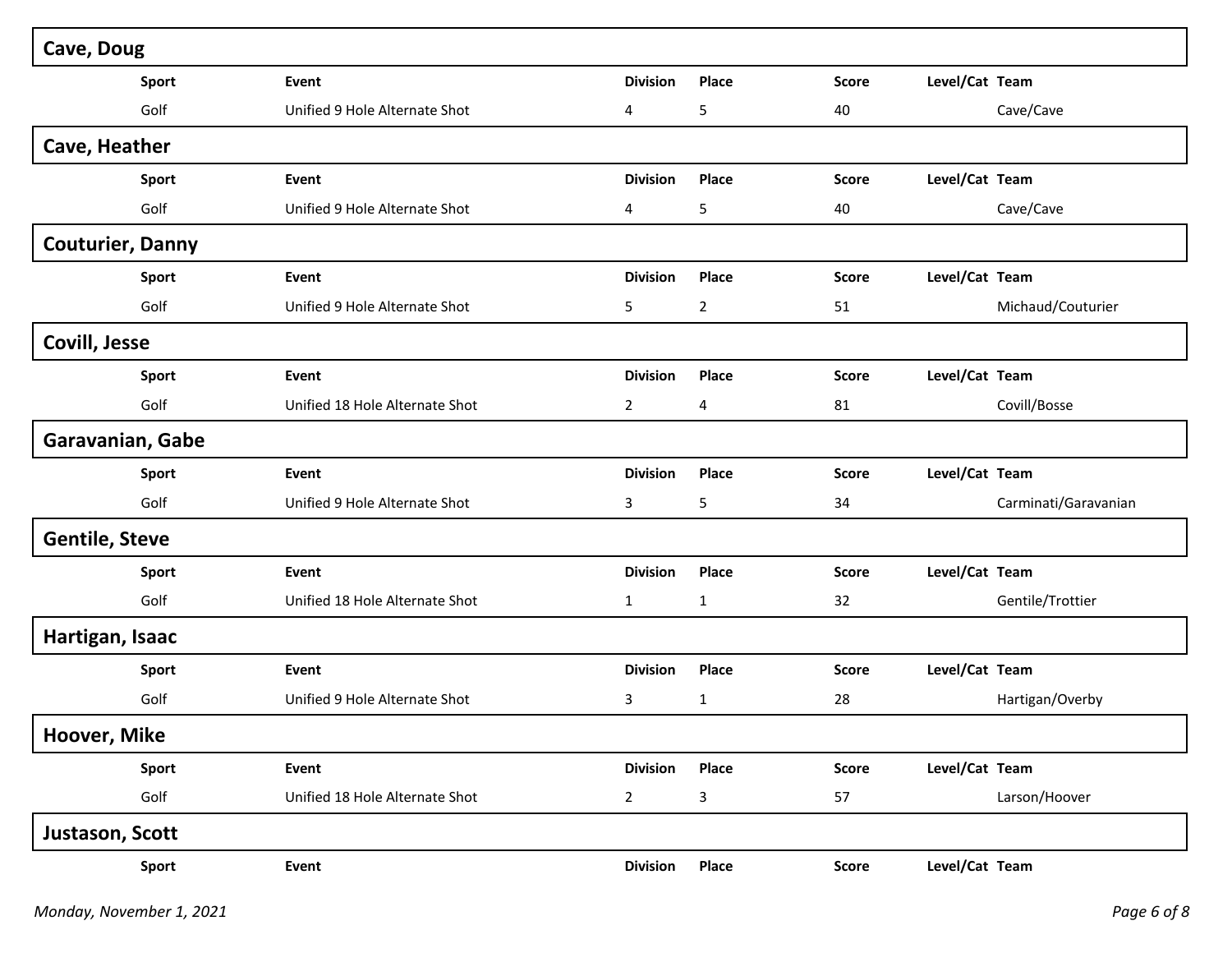| Golf                  | Unified 9 Hole Alternate Shot  | $\mathbf{3}$    | $\overline{\mathbf{4}}$ | 32           |                | Justason/Morency    |
|-----------------------|--------------------------------|-----------------|-------------------------|--------------|----------------|---------------------|
| Larson, Matt          |                                |                 |                         |              |                |                     |
| Sport                 | Event                          | <b>Division</b> | Place                   | <b>Score</b> | Level/Cat Team |                     |
| Golf                  | Unified 18 Hole Alternate Shot | $\overline{2}$  | 3                       | 57           |                | Larson/Hoover       |
| Lavoie, Dave          |                                |                 |                         |              |                |                     |
| Sport                 | Event                          | <b>Division</b> | Place                   | <b>Score</b> | Level/Cat Team |                     |
| Golf                  | Unified 18 Hole Alternate Shot | $\mathbf{1}$    | $\overline{2}$          | 48           |                | Lavoie/Lavoie       |
| Lavoie, Norm          |                                |                 |                         |              |                |                     |
| Sport                 | Event                          | <b>Division</b> | Place                   | <b>Score</b> | Level/Cat Team |                     |
| Golf                  | Unified 18 Hole Alternate Shot | $\mathbf{1}$    | $\overline{2}$          | 48           |                | Lavoie/Lavoie       |
| <b>Michaud, Chris</b> |                                |                 |                         |              |                |                     |
| Sport                 | Event                          | <b>Division</b> | Place                   | <b>Score</b> | Level/Cat Team |                     |
| Golf                  | Unified 9 Hole Alternate Shot  | 5               | $\overline{2}$          | 51           |                | Michaud/Couturier   |
| Moran, Martin         |                                |                 |                         |              |                |                     |
| Sport                 | Event                          | <b>Division</b> | Place                   | <b>Score</b> | Level/Cat Team |                     |
| Golf                  | Unified 18 Hole Alternate Shot | $\mathbf{1}$    | 3                       | 70           |                | Moran/Valle         |
| Morency, Jean         |                                |                 |                         |              |                |                     |
| Sport                 | <b>Event</b>                   | <b>Division</b> | Place                   | <b>Score</b> | Level/Cat Team |                     |
| Golf                  | Unified 9 Hole Alternate Shot  | 3               | $\overline{\mathbf{4}}$ | 32           |                | Justason/Morency    |
| <b>Overby, Danny</b>  |                                |                 |                         |              |                |                     |
| Sport                 | Event                          | <b>Division</b> | Place                   | <b>Score</b> | Level/Cat Team |                     |
| Golf                  | Unified 9 Hole Alternate Shot  | $\mathbf{3}$    | $\mathbf{1}$            | 28           |                | Hartigan/Overby     |
| Pietravalle, Alex     |                                |                 |                         |              |                |                     |
| Sport                 | Event                          | <b>Division</b> | Place                   | <b>Score</b> | Level/Cat Team |                     |
| Golf                  | Unified 9 Hole Alternate Shot  | 4               | 3                       | 38           |                | Pietravalle/Richard |